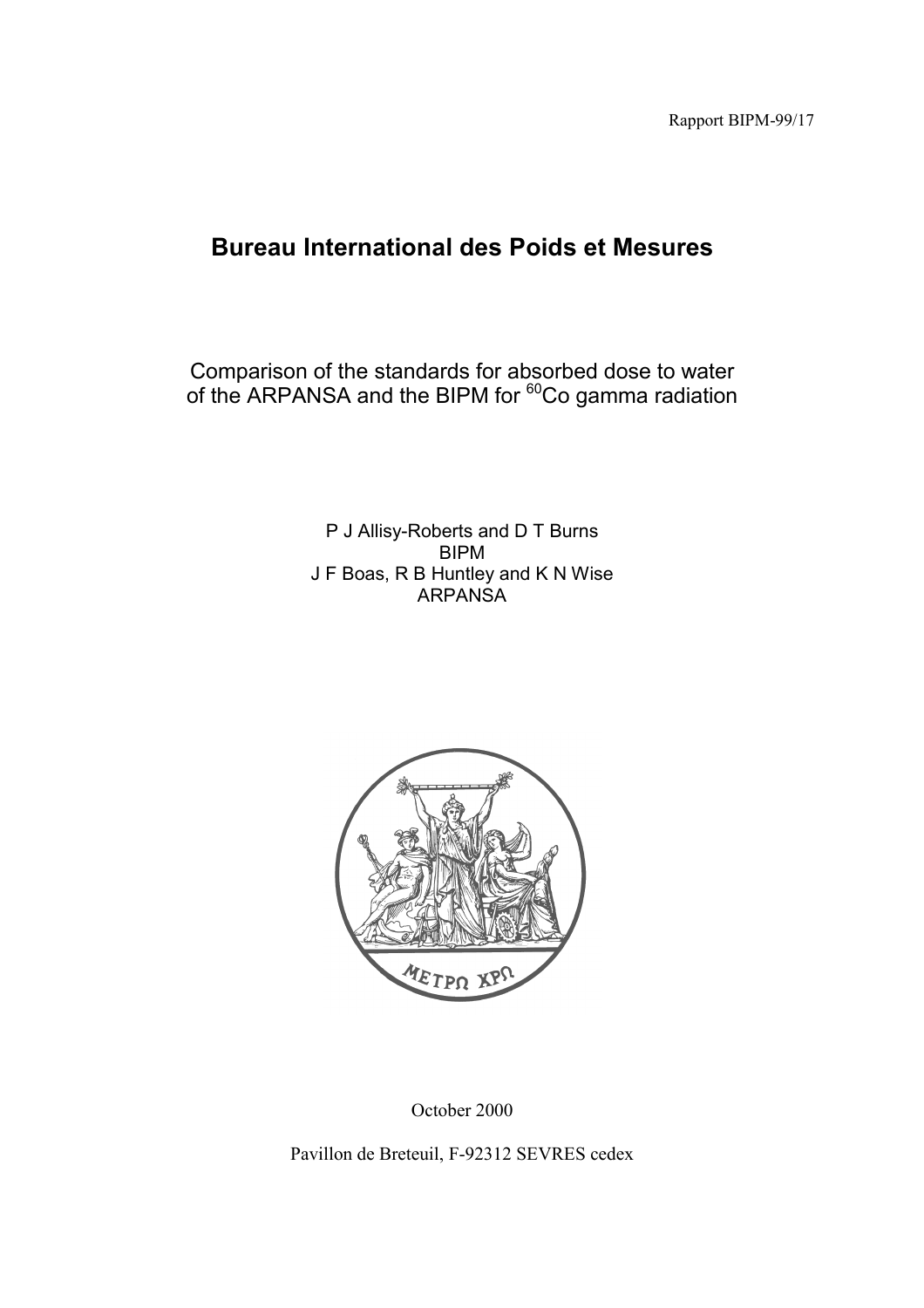# **Comparison of the standards for absorbed dose to water of the ARPANSA and the BIPM for 60Co gamma radiation**

by P J Allisy-Roberts and D T Burns Bureau International des Poids et Mesures, Sèvres

J F Boas, R B Huntley and K N Wise Australian Radiation Protection and Nuclear Safety Agency, Lower Plenty Road, Yallambie, Victoria 3085, Australia

### **Abstract**

A comparison of the standards for absorbed dose to water of the Australian Radiation Protection and Nuclear Safety Agency and of the Bureau International des Poids et Mesures (BIPM) has been carried out in <sup>60</sup>Co gamma radiation. The Australian standard is based on a graphite calorimeter and the subsequent conversion from absorbed dose to graphite to absorbed dose to water using the photon fluence scaling theorem. The BIPM standard is ionometric using a graphite-walled cavity ionization chamber. The comparison result is 1.0024 (standard uncertainty 0.0029).

## **1. Introduction**

An indirect comparison of the standards of absorbed dose to water of the Australian Radiation Protection and Nuclear Safety Agency (ARPANSA), Victoria, Australia and of the Bureau International des Poids et Mesures (BIPM) was carried out in  ${}^{60}Co$  gamma radiation.

The Australian primary standard for absorbed dose is a graphite calorimeter as described in [1] and [2], the absorbed dose to water for  ${}^{60}$ Co radiation being derived from the absorbed dose to graphite using the photon fluence scaling theorem. The BIPM primary standard is a graphite cavity ionization chamber of pancake geometry as described in [3]. This absorbed dose to water comparison is the first such comparison made between the two laboratories.

The comparison was undertaken using two ionization chambers belonging to the ARPANSA as transfer standards. The chambers were calibrated at the ARPANSA before and after the measurements made at the BIPM in April 1997. The result of the comparison is derived from the ratios of the calibration factors of the transfer chambers determined at the two laboratories.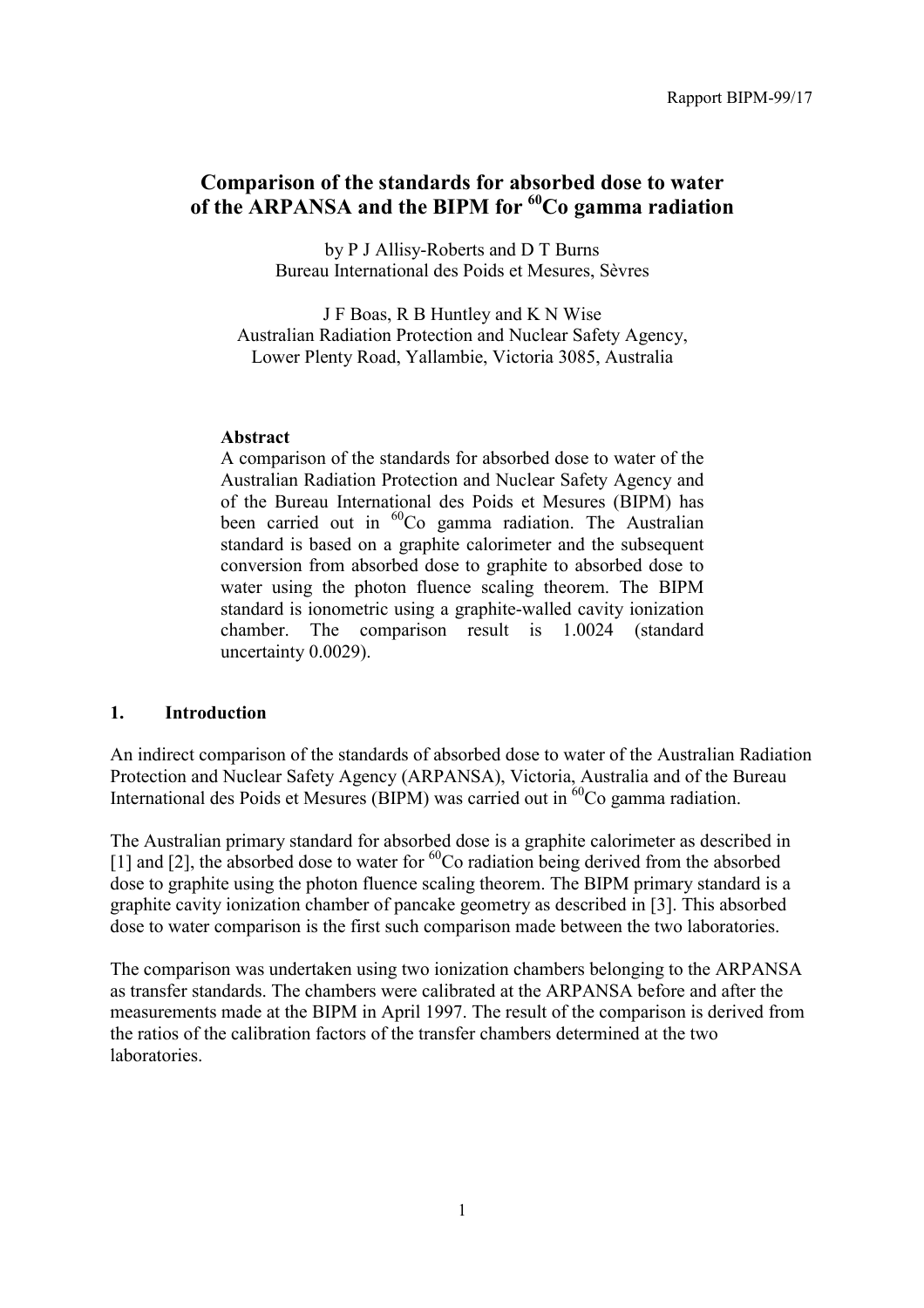## **2. Determination of absorbed dose to water**

## **2.1** *The BIPM standard*

At the BIPM, the absorbed dose rate to water is determined from

$$
\dot{D}_{\text{w,BIPM}} = (I/m)(W/e)\bar{s}_{\text{c,a}}\Psi_{\text{w,c}}(\bar{\mu}_{\text{en}}/\rho)_{\text{w,c}}(1+\varepsilon)_{\text{w,c}}\Pi k_i, \qquad (1)
$$

where

| I/m | is the mass ionization current measured by the standard, |
|-----|----------------------------------------------------------|
|-----|----------------------------------------------------------|

- *W* is the mean energy expended in dry air per ion pair formed,
- *e* is the electronic charge
- $\bar{s}$ . **is the ratio of the mean mass stopping powers of graphite and air,**
- $\Psi_{\text{w}}$  is the ratio of the photon energy fluence in water and graphite at the reference point in the water phantom,
- $(\overline{\mu}_{en}/\rho)_{w,c}$  is the ratio of the mean mass energy-absorption coefficient for water to that in graphite averaged over the unperturbed and perturbed photon spectrum at the reference point,
- is the ratio of the absorbed dose to the collision component of kerma, at the reference point in water to the same ratio at the reference point in graphite, and  $(1+\varepsilon)_{\rm wc}$
- Π *ki* is the product of the other correction factors to be applied to the standard.

The ionometric method is described fully in [3], which also gives the values of the physical constants and the correction factors  $k_i$  for the BIPM standard together with their uncertainties. The combined relative standard uncertainty in the absorbed dose is  $2.9 \times 10^{-3}$ , the detailed uncertainty budget being given in Table 1 of this report.

Absorbed dose is determined at the BIPM under the reference conditions defined by the Consultative Committee for Ionizing Radiation (CCRI, previously the CCEMRI) [4]:

- the distance from the source to the reference plane (the centre of the detector) is 1 m;
- the field size in air at the reference plane is 10 cm  $\times$  10 cm, the photon fluence rate at the centre of each side of the square being 50 % of the photon fluence rate at the centre of the square;
- the reference depth in water is 5 g  $cm^{-2}$ .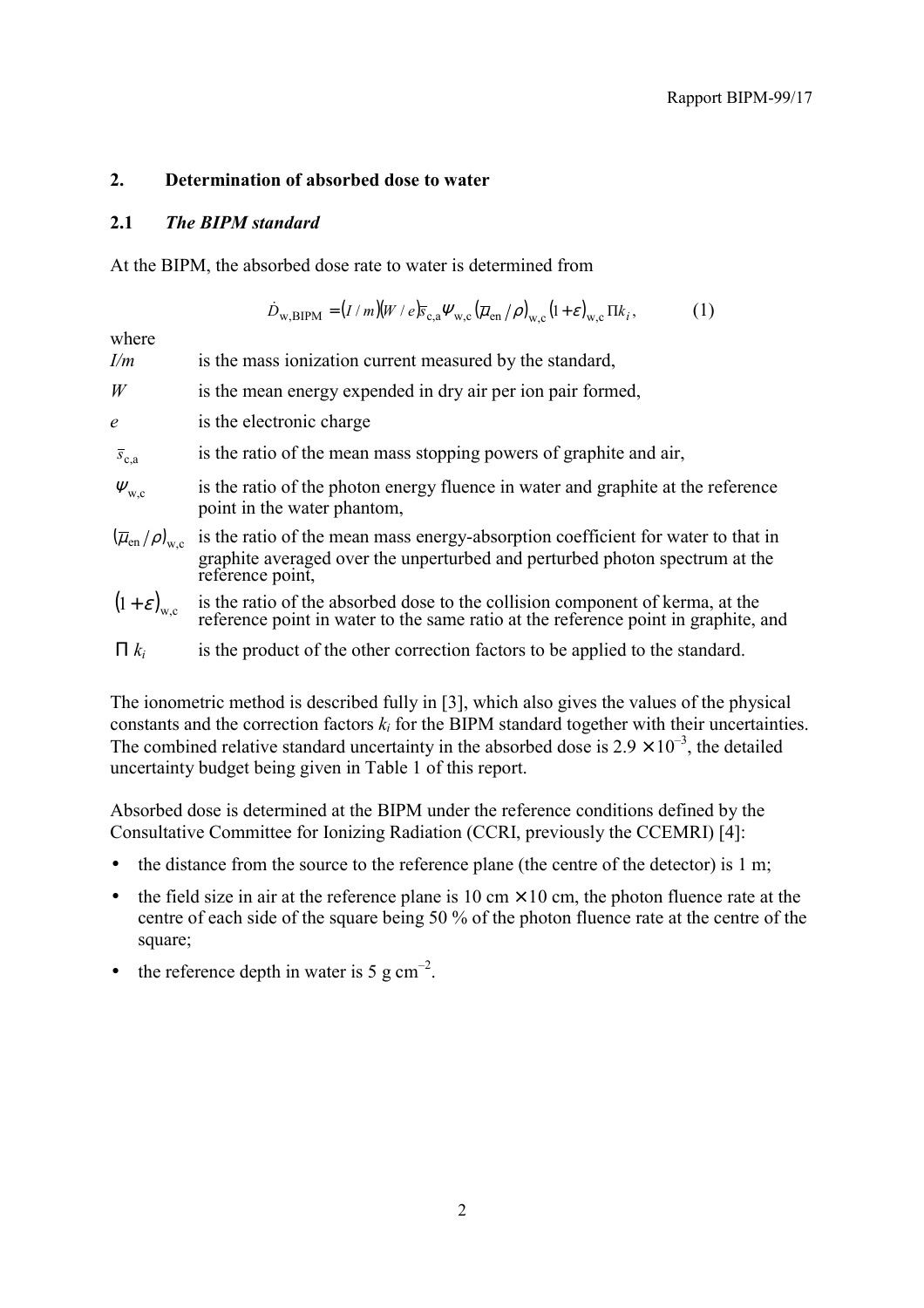|                                                               | <b>BIPM</b> value | BIPM relative standard uncertainty <sup>(1)</sup> |              |
|---------------------------------------------------------------|-------------------|---------------------------------------------------|--------------|
| Quantity                                                      |                   | 100 $u_i$ ; $(v_i)$                               | 100 $u_i$    |
| Dry air density $^{(2)}$ / (kg m <sup>-3</sup> )              | 1.293 0           |                                                   | 0.01         |
| $W/e$ /(J C <sup>-1</sup> )                                   | 33.97             |                                                   | $0.11^{(3)}$ |
| $\overline{s}_{c,a}$                                          | 1.0030            |                                                   |              |
| $k_{\text{cav}}$ (air cavity)                                 | 0.9900            | 0.03                                              | 0.04         |
| $(\overline{\mu}_{en}/\rho)_{w.c}$                            | 1.1125            | 0.01                                              | 0.14         |
| $\Psi_{w,c}$ (photon fluence ratio)                           | 1.006 5           | 0.04                                              | 0.06         |
| $(1+\epsilon)_{w,c}$ (dose to kerma ratio)                    | 1.0015            |                                                   | 0.06         |
| $k_{\text{ps}}$ (PMMA envelope)                               | 0.9999            | < 0.01                                            | 0.01         |
| $k_{\text{pf}}$ (phantom window)                              | 0.9996            |                                                   | 0.01         |
| $k_{\rm rn}$ (radial non-uniformity)                          | 1.005 1           | < 0.01                                            | 0.03         |
| $ks$ (recombination losses)                                   | 1.0016            | < 0.01                                            | 0.01         |
| $k_h$ (humidity)                                              | 0.9970            |                                                   | 0.03         |
| Volume $^{(4)}/cm^3$                                          | 6.8810            | 0.19                                              | 0.03         |
| <i>I</i> (ionization current)                                 |                   | $0.01$ ; (7)                                      | 0.02         |
| Quadratic summation                                           |                   | 0.20                                              | 0.21         |
| Combined relative standard uncertainty of $D_{\text{w,BIPM}}$ |                   | 0.29                                              |              |

# **Table 1. Physical constants, correction factors and relative standard uncertainties for the BIPM ionometric standard for absorbed dose to water**

(1) In Tables 1 to 3 and 8,  $u_i$  represents the Type A relative standard uncertainty  $u_A(x_i) / \overline{x}_i$  estimated by statistical means;  $v_i$  represents the number of degrees of freedom;  $u_j$  represents the Type B relative standard uncertainty  $u_{\text{B}}(x_i)$  /  $\bar{x}_i$  estimated by other means.

(2) At 0 °C and 101.325 kPa.

(3) Combined uncertainty for the product of  $(W / e)$ <sub>*s*c,a</sub>

(4) Using standard chamber serial number CH4-1.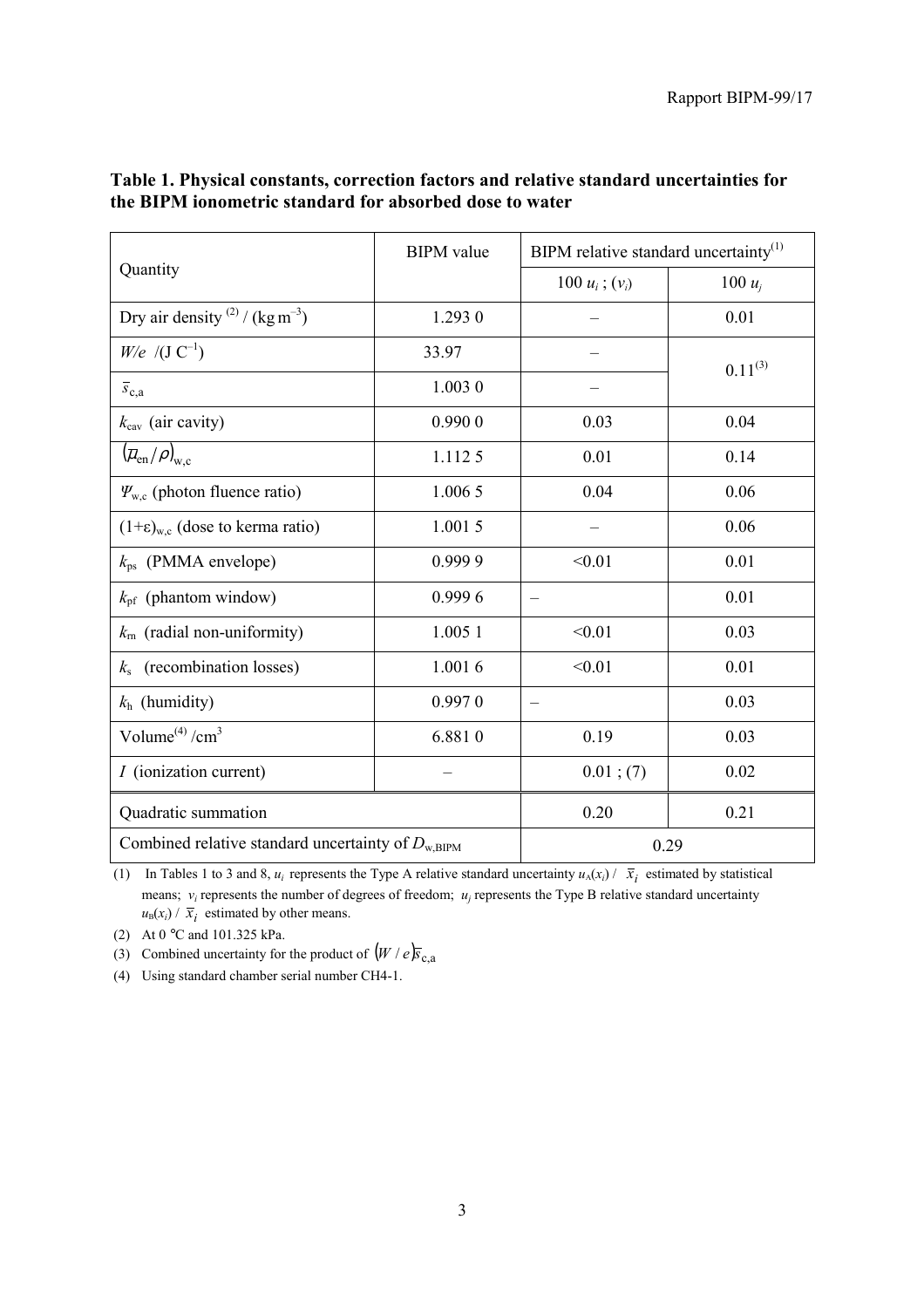## **2.2** *The ARPANSA standard*

#### 2.2.1 Method of measurement

At the ARPANSA the absorbed dose to water is derived from the calorimetric determination of the absorbed dose to graphite by the relation

$$
D_{\text{w,ARPANSA}} = D_{\text{c}} \Psi_{\text{c}}^{\text{w}} \left( \overline{\mu}_{\text{en}} / \rho \right)_{\text{c}}^{\text{w}} \beta_{\text{c}}^{\text{w}} \Pi k_i, \tag{2}
$$

where

 $\overline{a}$ 

 $D<sub>c</sub>$  is the absorbed dose to graphite at the reference point in graphite,

- $\Psi_c^{\text{w}}$  is the ratio of the photon energy fluence at the reference points in water and graphite,<sup>1</sup>
- $(\overline{\mu}_{en}/\rho)^{w}_{c}$ is the ratio of the mean mass energy-absorption coefficients for water and graphite for the photon energy spectra at the corresponding reference points,<sup>1</sup>
- $\beta_{\rm c}^{\rm w} = \beta_{\rm w}/\beta_{\rm c}$  where  $\beta$  is the ratio of the absorbed dose to the collision component of kerma, at the reference point  $\perp$  in water (w) or in graphite (c), and

Π*ki* is the product of the correction factors to be applied to the standard.

The factors  $(\overline{\mu}_{en}/\rho)_{c}^{w}$  and  $\beta_{c}^{w}$  are derived by calculation [5], and the photon fluence ratio  $\Psi_{c}^{w}$  is determined using the "dose ratio" method [6, 7] as described in section 2.2.3.

Absorbed dose to water is determined at the ARPANSA under the following reference conditions which are slightly different from those at the BIPM:

- the distance from the source to the surface of the water phantom is 1 m;
- the field size at the reference plane (nominally 1.05 m from the source) is 10.5 cm  $\times$ 10.5 cm;
- the reference depth in water is 5 g  $cm<sup>-2</sup>$ .

## 2.2.2 Determination of absorbed dose to graphite at the ARPANSA

The ARPANSA standard of absorbed dose to graphite is a Domen-type calorimeter [8] constructed by the Österreichisches Forschungszentrum Seibersdorf (ÖFZS) as described by Witzani et al. [9]. The absorbed dose rate to graphite,  $\dot{D}_c$ , at the reference point in graphite is given by

$$
\dot{D}_{\rm c} = (P/m)k_{\rm gap}k_zk_{\rm rn}k_{\rm an}k_{\rm t}.
$$
 (3)

 $1$  The different notation compared with that of equation (1) reflects the different experimental arrangements at the BIPM and at the ARPANSA.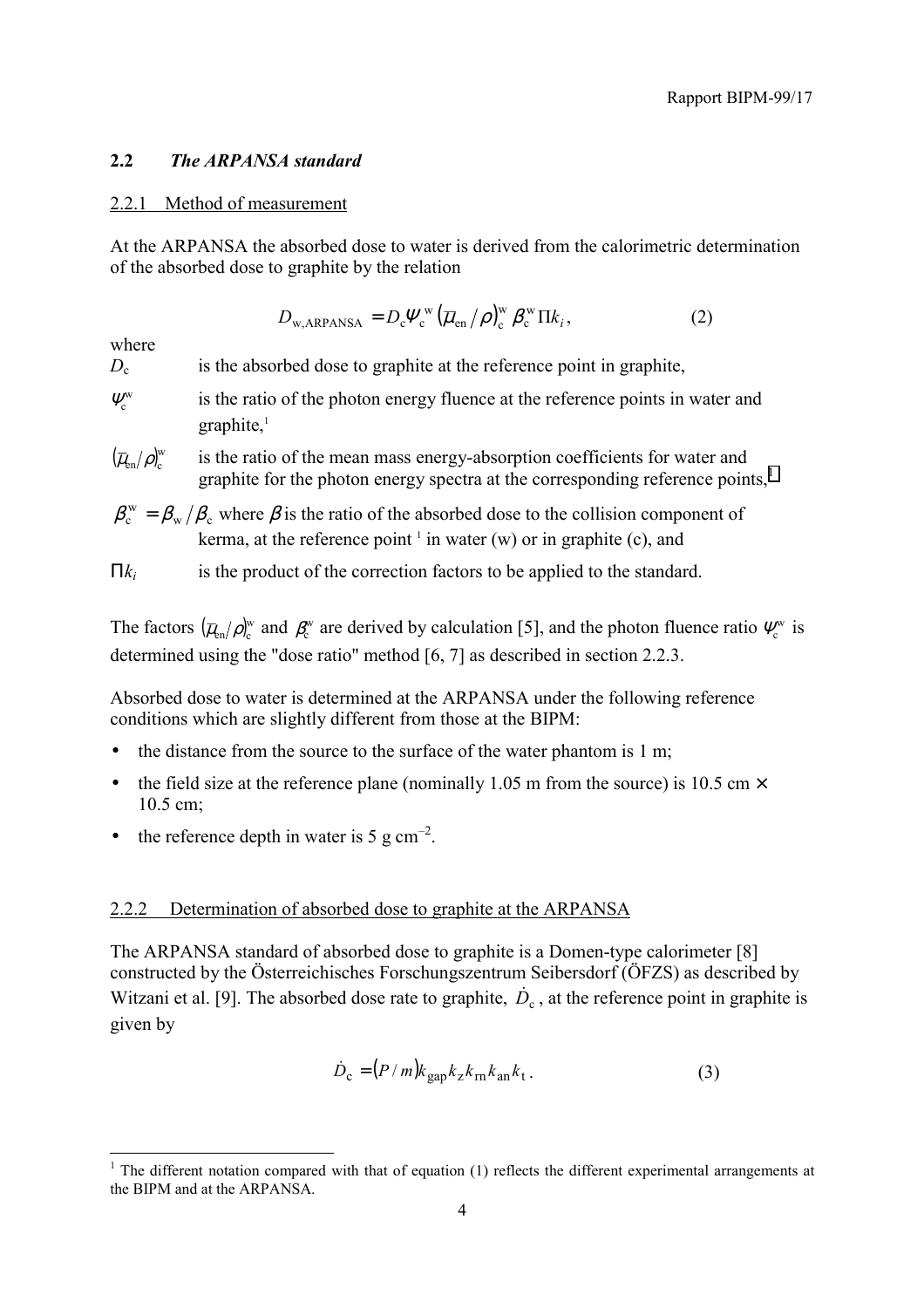The physical quantities and correction factors in equation (3) are as described below and are listed with their relative standard uncertainties in Table 2.

| Quantity                                        | <b>ARPANSA</b> | <b>ARPANSA</b> relative standard uncertainty |           |
|-------------------------------------------------|----------------|----------------------------------------------|-----------|
|                                                 | value          | 100 $s_i$ ; $(v_i)$                          | 100 $u_i$ |
| $P$ (power calculation)                         |                | $0.08$ ; (152)                               | 0.04      |
| Repeatability                                   |                | $0.05$ ; (13)                                |           |
| <i>m</i> (core mass) /g                         | 1.5622         |                                              | 0.01      |
| $k_{\text{gap}}$ (calorimeter gaps)             | 1.0074         | < 0.01                                       | 0.04      |
| $k_{z}$ (graphite depth)                        | 0.9934         | $0.01$ ; (4)                                 | 0.03      |
| $k_{\rm m}$ (radial non-uniformity)             | 1.0026         | $0.02$ ; (80)                                | 0.04      |
| $k_{\text{an}}$ (axial non-uniformity)          | 1.0000         | $<0.01$ ; (5)                                | 0.05      |
| $k_t$ (source decay)                            |                |                                              | 0.01      |
| Quadratic summation                             |                | 0.10                                         | 0.09      |
| Combined relative standard uncertainty of $D_c$ |                | 0.13                                         |           |

# **Table 2. Physical quantities, correction factors and relative standard uncertainties for the determination of absorbed dose to graphite at the ARPANSA**

# *The radiation power absorbed in the graphite core, P*

This is calculated [1, 2] from voltage and resistance measurements. The calorimeter is normally operated in the quasi-isothermal mode [9] in which the electrical power input to the calorimeter core in the absence of radiation is matched as closely as possible to the anticipated radiation power. The electric heating is switched off at the same time as the radiation source is switched on, so that the rate of heating of the core remains approximately constant. The radiation power input can thus be determined readily against the ARPANSA working standards of resistance and voltage.

# *The mass of the calorimeter core, m*

This was measured at the ÖFZS and corrected for impurities and buoyancy.

# *Correction factor for the calorimeter gaps,*  $k_{\text{gan}}$

The difference between the absorbed dose rate at the centre of the calorimeter core and that at the same position in a solid graphite phantom is calculated using Monte-Carlo codes [5] and the correction factor,  $k_{\text{gap}}$ , is derived from these results. The ARPANSA gap correction is calculated for a 35 mm radius field (cross-section approximately equivalent to a 65 mm  $\times$ 65 mm field) incident on the calorimeter with the centre of the core at a depth in graphite of 30 mm (5.37 g cm<sup>-2</sup>) and at a distance of 650 mm from the source.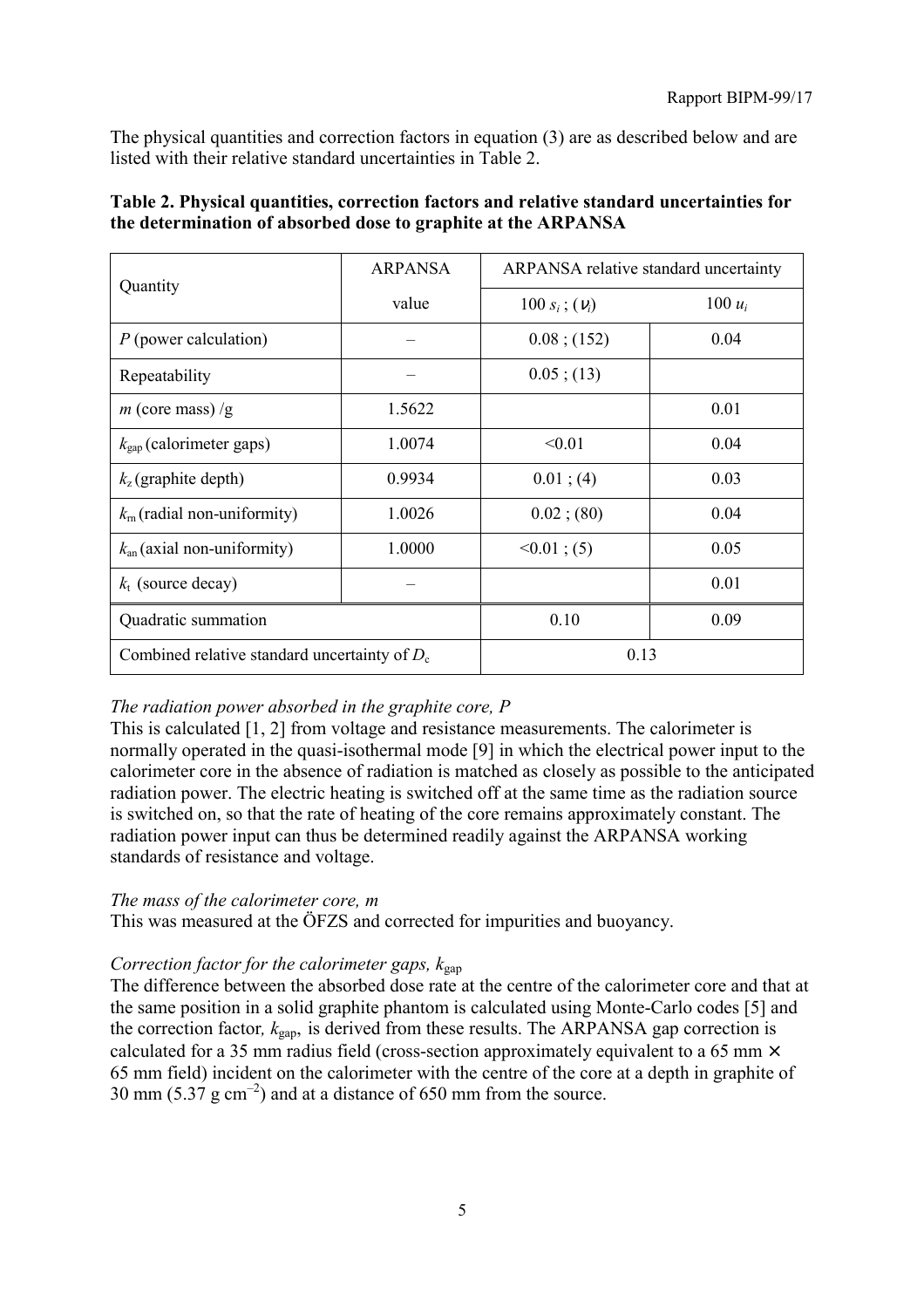# *Correction factor for the reference depth in graphite,*  $k_z$

The desired reference depth is not achieved exactly with the available combination of graphite build-up plates. Thus a correction is applied which is obtained by interpolation from attenuation measurements.

*Correction factor for radial non-uniformity of the* 60Co *beam over the calorimeter core, k*rn This was obtained experimentally by measuring the radial profile of the beam using an NE 2561 thimble ionization chamber.

*Correction for the axial non-uniformity of the* 60Co *beam over the calorimeter core, k*an This was obtained from the departure from linearity of the measured depth-dose distribution over the calorimeter core.

## *Normalization factor for the reference date and time,*  $k_t$

The calorimeter measurements were corrected to the reference date and time of 1997-03-15 at 12:00 Australian Eastern Daylight Time<sup>2</sup>. The half life of  $^{60}$ Co was taken as 1 925.5 d,  $\sigma$  = 0.5 d [10].

## 2.2.3 Conversion of absorbed dose to graphite into absorbed dose to water by the "dose ratio" method at the ARPANSA

In the "dose ratio" method, the photon fluence scaling theorem [11] is used to determine  $\Psi_{c}^{w}$ for a point source of radiation by scaling the phantom dimensions, measurement depths and distances from the source in the inverse ratio (0.619 58) of the electron densities of water and the graphite (using the tabulated value of water density at 20 °C, 0.998 22 g cm<sup>-3</sup>, the measured graphite bulk density,  $1.790 \text{ g cm}^{-3}$ , and the  $Z/A$  ratios). Under these conditions and assuming that Compton scattering is the only interaction mechanism, the ratio of primary to scattered radiation energy fluences will be the same at corresponding points, i.e. the energy spectra will have the same shape. Furthermore, the ratio of the primary photon energy fluences at these mapped reference points will be in the inverse ratio of the square of their distances from the source:

$$
\Psi_{\rm c}^{\rm w} = \left(r_{\rm c}/r_{\rm w}\right)^2 k_{\rm pg} k_{\rm nc},\tag{4}
$$

where  $r_c$  and  $r_w$  are the distances from the source to the reference points in graphite and water respectively, and  $k_{\text{pg}} k_{\text{nc}}$  are corrections needed for failure to completely satisfy the requirements of the photon fluence scaling theorem as explained in the following paragraphs.

 $\overline{a}$ 

<sup>&</sup>lt;sup>2</sup> *AEDT* = *UCT*+ 11 h, where *AEDT* is Australian Eastern Daylight Time and *UCT* is Universal Coordinated Time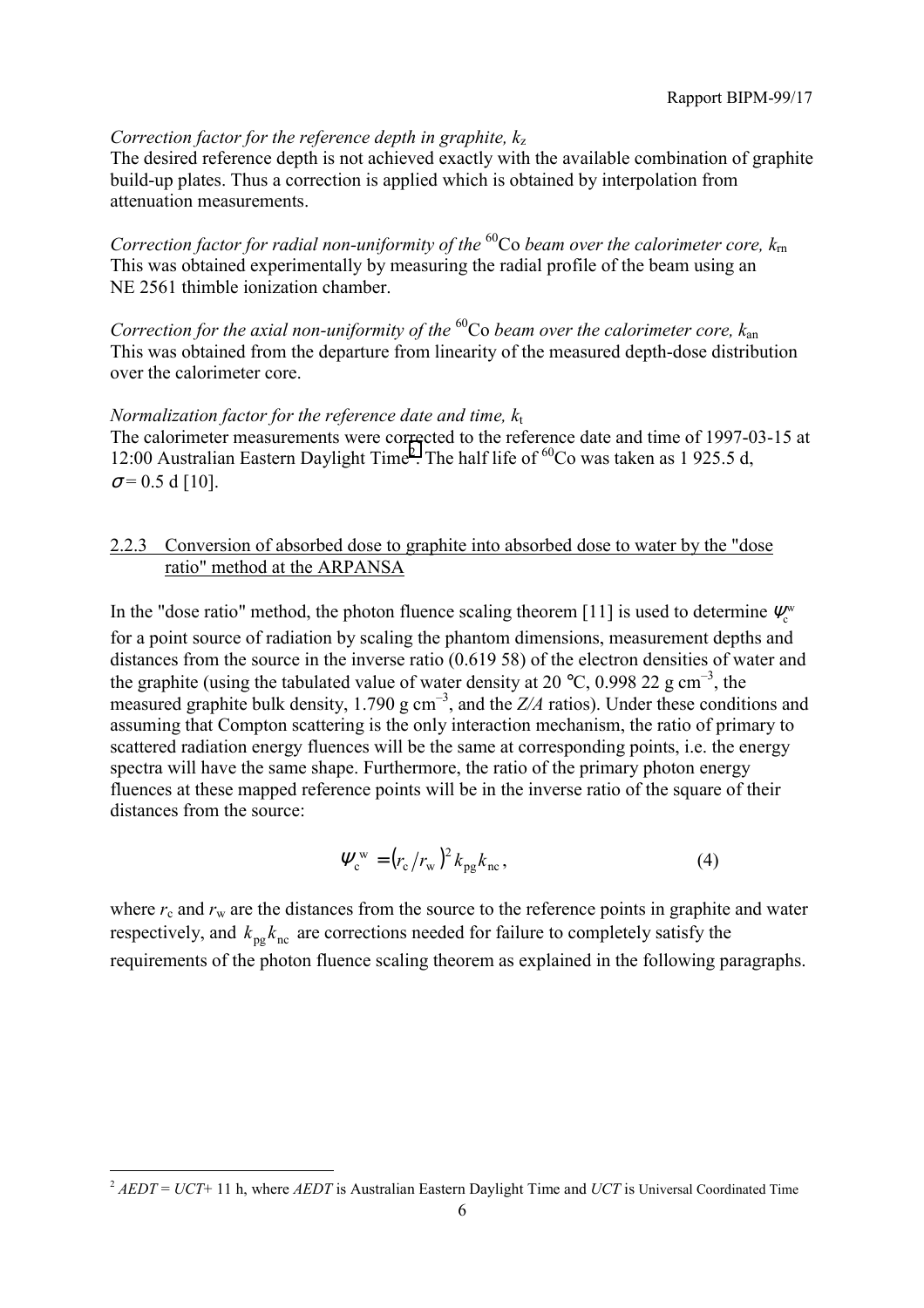*Distances from the source to the reference points in graphite and water,*  $r_c$  *and*  $r_w$ The position of the source centre was approximated by application of the inverse square law to ionization chamber current measurements in air along the beam axis, corrected for air attenuation, as described by Wise [5]. The distance from the source to the reference point in water is fixed by the reference conditions at 1.050 m, and from the scaling theorem, the distance to the reference point in graphite is 650.56 mm. The uncertainty in the graphite density of 0.005 g  $cm^{-3}$  leads to an uncertainty in the scaled graphite reference distance of 1.82 mm. The scaled reference depth in graphite is  $(31.03 \pm 0.09)$  mm. The components of the uncertainty in  $(r_c/r_w)^2$  are considered in [1] and include contributions from the water phantom which also enter into the uncertainty in the water-depth correction for the transfer chamber.

*Correction factors for the limitations of the photon fluence scaling theorem as applied to the graphite and water phantoms, k*pg *and k*nc

The factor *k*pg corrects for the failure to scale the graphite phantom geometry to that of the water phantom. The factor  $k_{nc}$  corrects for the small number of non-Compton interactions which are not proportional to the electron density. These factors have been evaluated by Wise [5] using Monte-Carlo simulations with correlated sampling.

Thus  $D_w$  can be calculated from  $D_c$  provided that  $r_c$ ,  $r_w$ ,  $k_{\text{pe}}$ ,  $k_{\text{nc}}$  and the physical quantities in (2) and (3) are known. In practice, two additional corrections are applied and the absorbed dose to water at the reference point is given by

$$
D_{\text{w,ARPANSA}} = D_{\text{c}} \Psi_{\text{c}}^{\text{w}} \left( \overline{\mu}_{\text{en}} / \rho \right)_{\text{c}}^{\text{w}} \beta_{\text{c}}^{\text{w}} k_{\text{win}} k_{\text{air}} \,. \tag{5}
$$

The physical quantities and the correction factors  $k_{win}$  and  $k_{air}$  are described below and are listed in Table 3 together with their relative standard uncertainties.

# Ratios of mass energy-absorption coefficients  $\ (\overline{\mu}_{\rm en}/\rho)_{\rm c}^{\rm w}$  and of the quotients of absorbed *dose to the collision component of kerma, β*<sup>w</sup>

These were obtained using published data for the coefficients [12] and Monte-Carlo simulations of the energy spectra at the reference points in the water and graphite phantoms as described by Wise [5].

*Correction factor for the difference in attenuation of the front window of the water phantom and that of the same thickness of water, k*win

For the ARPANSA water phantom used for measurements with <sup>60</sup>Co radiation, the beam passes through a PMMA<sup>3</sup> window of thickness 2 mm and the correction factor was evaluated theoretically [5].

*Correction factor for air attenuation over the distance between the graphite calorimeter and the water phantom, k*air

This was derived from the simulated energy spectrum of the radiation beam and the attenuation coefficients of air [12] at the appropriate energies.

 $\overline{a}$ 

<sup>&</sup>lt;sup>3</sup> Polymethylmethacrylate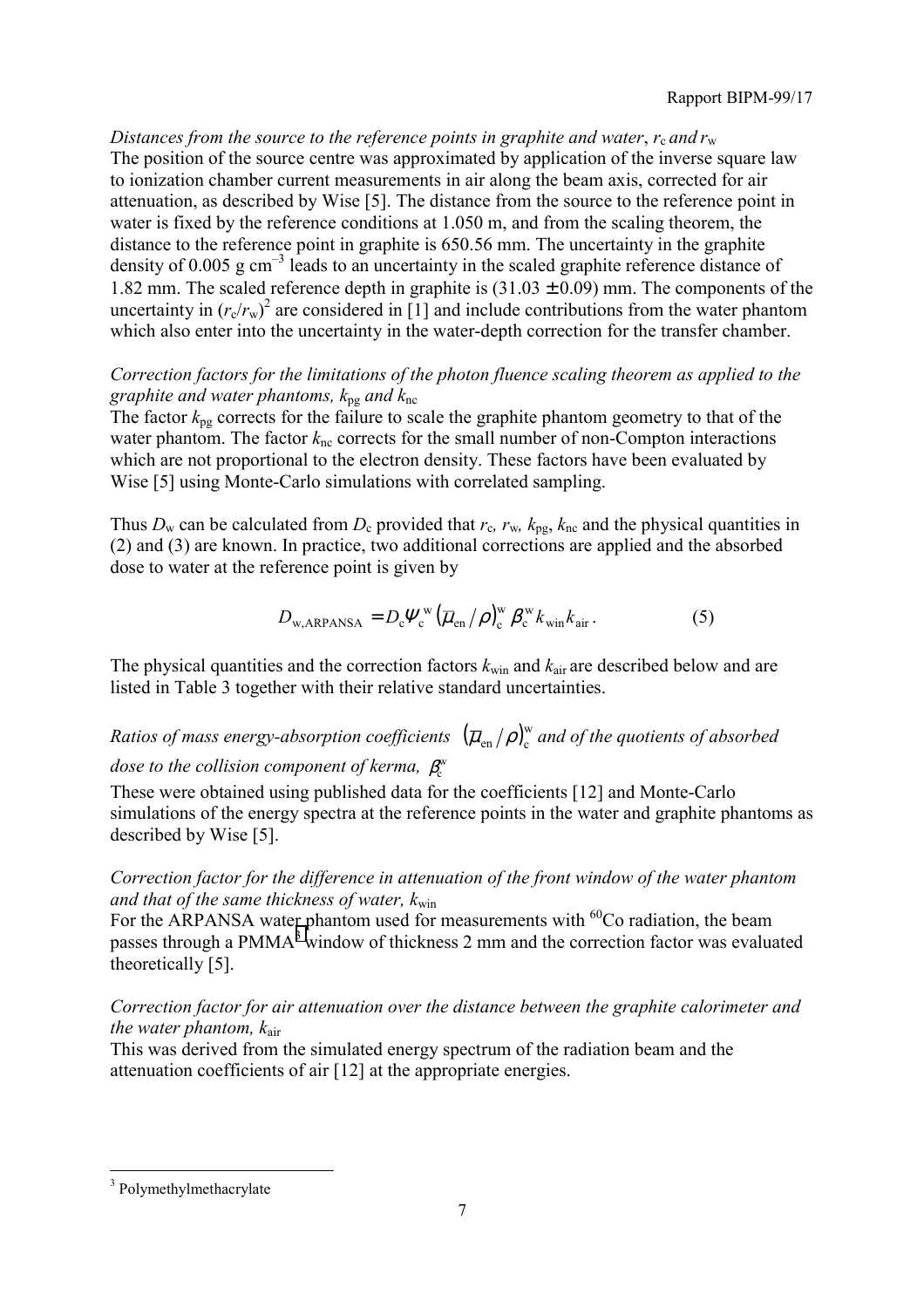| Quantity                                                         | <b>ARPANSA</b> value | ARPANSA relative standard uncertainty |           |  |
|------------------------------------------------------------------|----------------------|---------------------------------------|-----------|--|
|                                                                  |                      | 100 $u_i$ ; $(v_i)$                   | 100 $u_i$ |  |
| $D_c$ (see Table 2)                                              |                      | 0.10                                  | 0.09      |  |
| $(r_c/r_w)^2$                                                    | 0.38388              |                                       | 0.05      |  |
| $k_{\rm nc}$ (non-Compton interactions)                          | 0.9996               | < 0.01                                | 0.02      |  |
| $k_{\text{pg}}$ (phantom geometry)                               | 0.9998               | < 0.01                                | 0.02      |  |
| $(\overline{\mu}_{\rm en}/\rho)_{\rm c}^{\rm w}$                 | 1.1131               | 0.01                                  | 0.14      |  |
| $\beta_{w,c}$ (dose to kerma ratio)                              | 1.0003               | < 0.01                                | < 0.01    |  |
| $k_{\text{win}}$ (water equivalence)                             | 0.9988               |                                       | 0.03      |  |
| $k_{\text{air}}$ (attenuation)                                   | 0.9972               |                                       | 0.01      |  |
| Quadratic summation                                              |                      | 0.10                                  | 0.18      |  |
| Combined relative standard uncertainty of $D_{\text{w,ARPANSA}}$ | 0.20                 |                                       |           |  |

**Table 3. Physical quantities, correction factors and relative standard uncertainties for conversion of absorbed dose to graphite to absorbed dose to water by the "dose ratio" method**

## **3. Procedure for the comparison**

## **3.1** *The use of transfer chambers*

The comparison of the ARPANSA and BIPM standards was made indirectly by means of the calibration factors  $N_{Dw}$  for the ARPANSA transfer chambers given by

$$
N_{D\mathbf{w},\,\mathrm{lab}} = \dot{D}_{\mathbf{w},\,\mathrm{lab}} \left/ I_{\,\mathrm{lab}} \right.\,,\tag{6}
$$

where  $\dot{D}_{w,lab}$  is the absorbed dose rate to water and  $I_{lab}$  is the ionization current of a transfer chamber normalized to the same reference date, each measured at the ARPANSA or the BIPM. Current measurements are corrected for the effects and influences described in this section.

The  $\dot{D}_{\text{w RIPM}}$  value is the mean of measurements performed at the BIPM under the reference conditions over a period of three months before and after this comparison. By convention it is given at the reference date of 1997-01-01, 0:00 UCT, as is the value of  $I_{\text{BIPM}}$  (The value for the half life of  ${}^{60}$ Co recommended by the IAEA [10] is used at both laboratories). The relative standard uncertainty of the mean of these eight measurements is  $10^{-4}$ .

The  $\dot{D}_{\text{w ARPANSA}}$  value is derived from the mean of 14 calorimeter measurements made since the installation of a new <sup>60</sup>Co source at the ARPANSA in March 1995 and corrected to a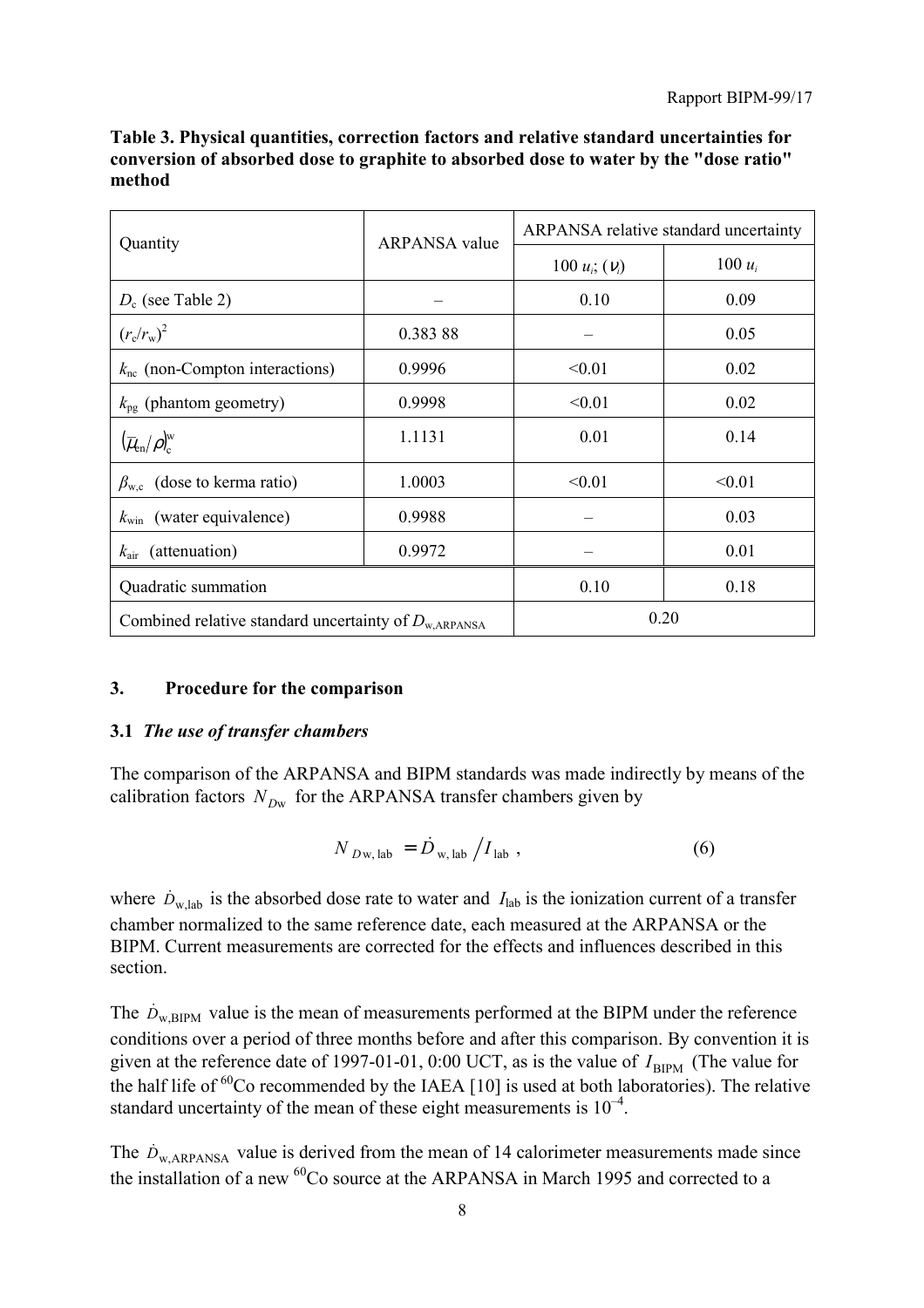reference date of 1997-03-15 at 12:00 AEDT. The relative standard uncertainty of the distribution of these 14 measurements is  $4.5 \times 10^{-4}$ . The ionization chamber currents are the mean of measurements made before and after the measurements at the BIPM, normalized to the same reference date and time.

The two laboratories determine absorbed dose by methods that are quite different and the only significant correlation is that due to the use of  $(\overline{\mu}_{en}/\rho)_{w,c}$  or  $(\overline{\mu}_{en}/\rho)_{c}^{w}$ . Note that these ratios are slightly different but are assumed to be fully correlated. The uncertainty of the result of the comparison is obtained by summing in quadrature the remaining uncorrelated uncertainties of  $\dot{D}_{w,BIPM}$ ,  $\dot{D}_{w,ARPANSA}$  and the contributions arising from the use of transfer standards. The ARPANSA transfer standards used for this comparison are graphite cavity ionization chambers manufactured by Nuclear Enterprises (Type NE 2561, serial numbers 070 and 328). Their main characteristics are listed in Table 4.

| Characteristic  |                                                                                                  | Serial numbers<br>070 and 328           |
|-----------------|--------------------------------------------------------------------------------------------------|-----------------------------------------|
| Dimensions      | Inner diameter $/mm$<br>Wall thickness / mm<br>Cavity length / mm<br>Cavity centre from tip / mm | 7.35<br>0.5<br>9.22<br>5.00             |
| Electrode       | Diameter / mm                                                                                    | 1.00                                    |
| Volume          | Air cavity / $cm3$                                                                               | 0.325                                   |
| Wall            | Material<br>Density / $(g cm^{-3})$                                                              | graphite $\leq 0.01\%$ impurity<br>1.80 |
| Build-up cap    | Material<br>Thickness / mm                                                                       | Delrin<br>3.87                          |
| Applied voltage | Negative polarity / $V$                                                                          | 210                                     |

## **Table 4. Characteristics of the transfer chambers type NE 2561**

The calibration procedures are described briefly below and are discussed in more detail in [1, 2] and [13] for the ARPANSA and the BIPM, respectively.

## **3.2** *Measurement conditions and corrections*

The ARPANSA water phantom is a cube of side length 300 mm, with a wall thickness of 12 mm except for the beam entrance window which is a 60 mm diameter circle of thickness 2 mm. The BIPM phantom is a cube of similar size with a square window of side length 150 mm and 4 mm thick.

## *Positioning of transfer chambers in the water phantoms*

At the ARPANSA, the depth of the centre of the transfer chamber was adjusted to 50 mm (standard uncertainty 0.05 mm) using a depth gauge and a computerized motion control system; this distance includes the front window of the phantom. The ionization current is corrected to a depth of 5 g cm<sup>-2</sup> using tabulated depth dose data [14] which give a relative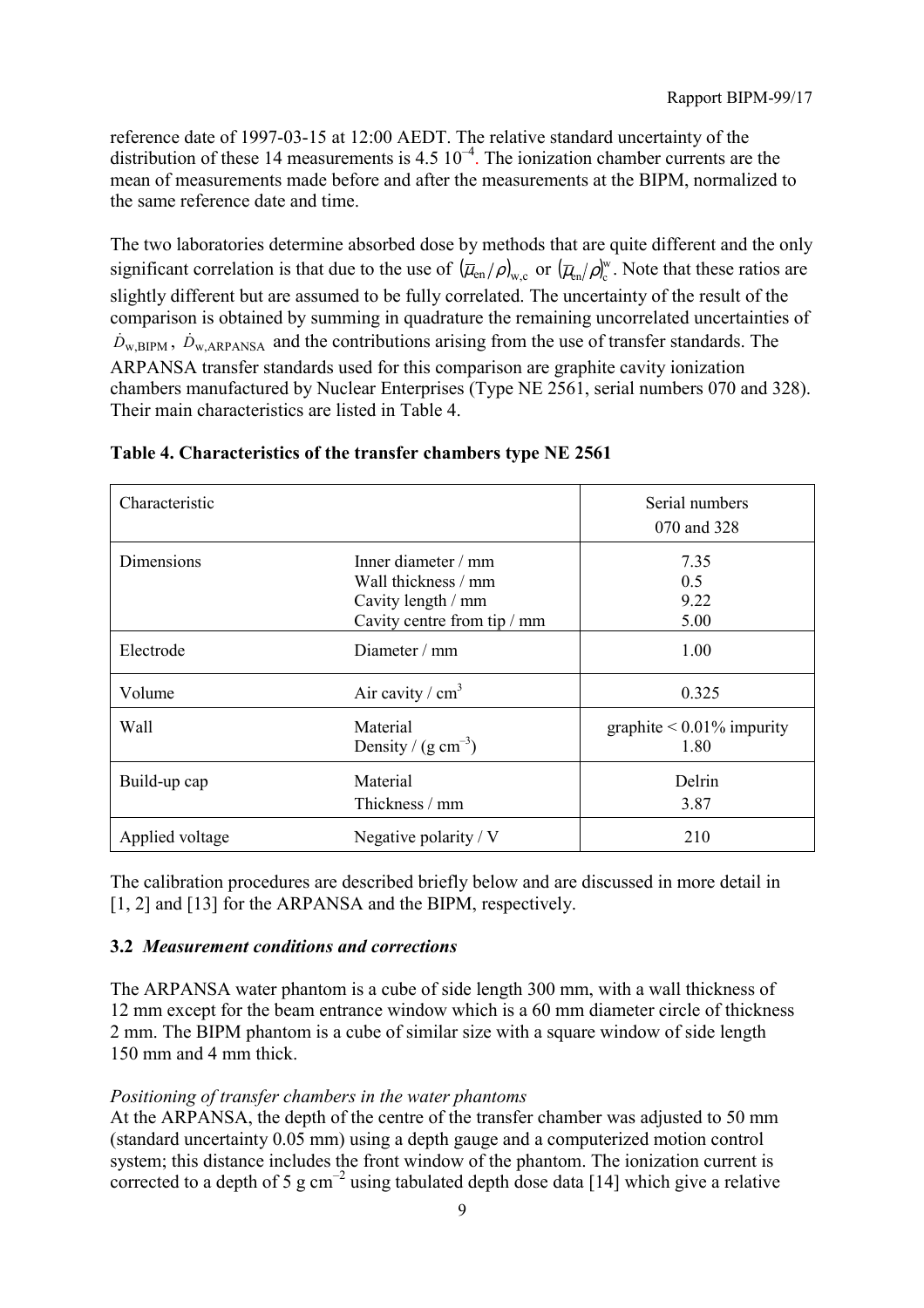gradient of  $4 \times 10^{-3}$  mm<sup>-1</sup>. At the BIPM, the centre of the transfer chamber is placed at 5 g cm<sup> $-2$ </sup> accounting for the window (its thickness and density, its distortion due to the water pressure and its non-equivalence to water in terms of interaction coefficients) and for the water density at its measured temperature, and so no correction is required for depth. In each laboratory, any small difference (not more than 1 mm) between the reference distance (1 m and 1.05 m for the BIPM and ARPANSA respectively) and the distance at which the measurement is made, is corrected by the inverse square law.

#### *Waterproof sleeve*

Each chamber was supplied with a thin-walled (0.5 mm) PMMA waterproof sleeve manufactured at the ARPANSA. At the ARPANSA, a correction factor of 1.0003 is applied to the current measured using the transfer chamber in the water phantom to account for the increased attenuation of the PMMA sleeve over that of the same thickness of water. For consistency the same correction was applied to the measurements of current at the BIPM.

#### *Humidity, temperature and pressure*

During calibration, the relative humidity at the BIPM was between 48 % and 52 %; the air temperature was around 21  $^{\circ}$ C and was stable to better than 0.01  $^{\circ}$ C during a series of measurements. At the ARPANSA the relative humidity can vary between 30 % and 90 %; the temperature was around 23 °C and was stable to within 0.02 °C during a series of measurements. At both laboratories, the temperature of an air cavity in the water phantom is measured with a calibrated thermistor. The measured ionization current is normalized to a temperature of 293.15 K and a pressure of 101.325 kPa, as part of each laboratory's measurement system. At the ARPANSA, corrections of between 0.02 % and 0.09 % (standard uncertainty 0.01 %) were made to correct the results to 50 % relative humidity. These corrections were calculated from an empirical fit, as described in [1, 2]. No such correction is required at the BIPM as humidity is closely controlled.

#### *Collecting voltage*

A collecting voltage of 210 V (negative polarity) was supplied at each laboratory. The collecting voltage was applied at the BIPM for at least 30 minutes before measurements were made. At the ARPANSA, measurement results showing an initial drift were excluded.

#### *Measurement of charge*

The charge *Q* collected by the chambers was measured using the local measurement system at the BIPM and at the ARPANSA. The chambers were irradiated for at least 30 minutes before measurements commenced at the BIPM. The measured current was corrected at the BIPM for the leakage current of about 0.02 %. No correction was made for this at the ARPANSA, as the combined effect of background, leakage and bias current was typically less than 0.01 %. The uncertainty due to this is included in the uncertainty for ionization chamber measurements. To detect any gross changes in the transfer chambers during transport, a check source of  $90$ Sr belonging to the ARPANSA (NE2562, serial number 024) was used to irradiate the chambers in a constant geometry. The consequent ionization currents measured at both the ARPANSA and the BIPM were normalized for temperature and pressure, to 50 % relative humidity as described above, and for radioactive decay to a common reference date of 1997-03-15. The half life of <sup>90</sup>Sr was taken as 28.8 years. The mean result for the two chambers, expressed as a current ratio  $R_I = I_{ARPANSA} / I_{BIPM}$ , was 1.0010 [15]. As discussed in [1, 2], variations within a range of about 0.3 % have been noted for  $^{90}$ Sr measurements with the NE2561 chambers at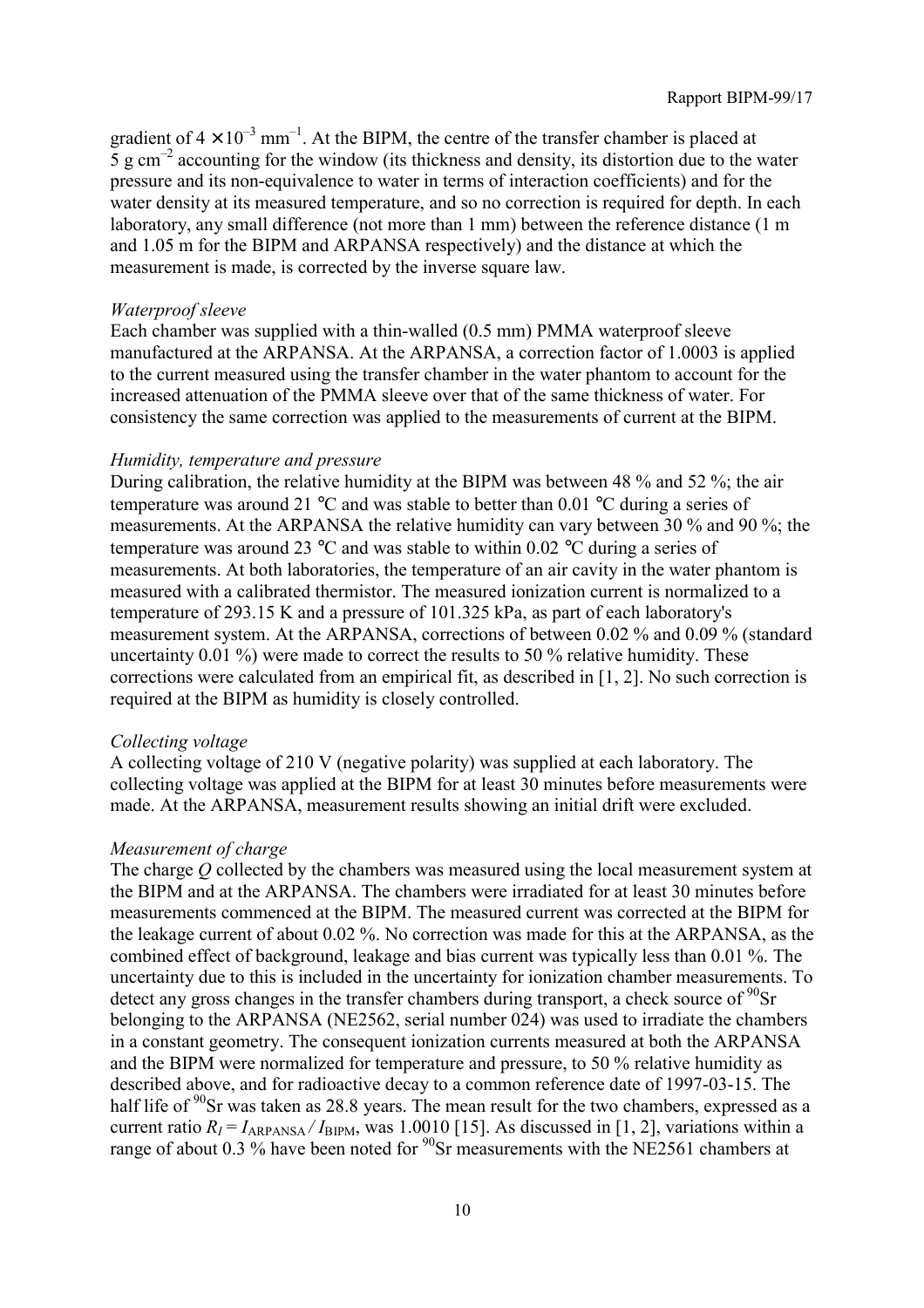the ARPANSA. At this level of uncertainty, no changes due to transport were observed and no difference between the measurement systems of the two laboratories could be identified.

## *Recombination and polarity*

The value of the recombination correction factor for the NE 2561 chambers measured and applied at the ARPANSA is 1.0017 [1, 2]. For consistency, as initial recombination predominates and is independent of the dose rate, the same value was applied at the BIPM, the measurement conditions being similar. The transfer chambers were used with negative polarity at both laboratories and no correction factor was applied for the polarity effect.

## *Radial non-uniformity*

No correction to the measurements was made at either the ARPANSA or the BIPM for the radial non-uniformity of the beam over the cross-section of the sensitive volume of the transfer chambers. For NE 2561 chambers this effect is less than 0.02 % at each laboratory.

The transfer chamber correction factors and their associated uncertainties are summarized in Table 5.

| Measurement                                       | Value applied at<br>the ARPANSA<br>and the BIPM | Relative standard uncertainty 100 $u_x/x$ | Combined<br>uncertainty <sup>(1)</sup> of the<br>ratio |                                      |
|---------------------------------------------------|-------------------------------------------------|-------------------------------------------|--------------------------------------------------------|--------------------------------------|
|                                                   |                                                 | ARPANSA                                   | <b>BIPM</b>                                            | $I_{\text{BIPM}}/I_{\text{ARPANSA}}$ |
| Reference distance                                |                                                 | 0.01                                      | 0.02                                                   | 0.02                                 |
| Depth position and correction                     | $0.9996^{(2)}$                                  | 0.03                                      | 0.02                                                   | 0.04                                 |
| Waterproof sleeve                                 | 1.0003                                          | 0.01                                      | 0.01                                                   |                                      |
| Temperature, pressure and<br>humidity corrections |                                                 | 0.03                                      | 0.02                                                   | 0.04                                 |
| Charge measurement                                |                                                 | 0.03                                      | 0.02                                                   | 0.04                                 |
| Recombination                                     | 1.0017                                          | 0.03                                      | 0.03                                                   |                                      |
| Radial non-uniformity                             |                                                 | 0.01                                      | 0.01                                                   | 0.01                                 |
| Decay correction                                  |                                                 | 0.01                                      |                                                        | 0.01                                 |
| Combined relative standard uncertainty            |                                                 | 0.06                                      | 0.05                                                   | 0.07                                 |

## **Table 5. Corrections and combined relative standard uncertainties for transfer chamber measurements at the ARPANSA and at the BIPM in their respective water phantoms**

(1) Uncertainties of the correlated values have been removed.

(2) At the ARPANSA, the correction shown is to the reference depth of 5 g cm<sup>-2</sup>, the combined uncertainty arises from the actual depth set using the gauge (0.02 %), the front window thickness (0.02 %) and the ambient water temperature, 17 °C to 23 °C (0.01 %). At the BIPM the chamber is placed at the reference depth so no correction is needed; the combined uncertainty arises from the phantom window, the water density correction and the depth position measurement uncertainty.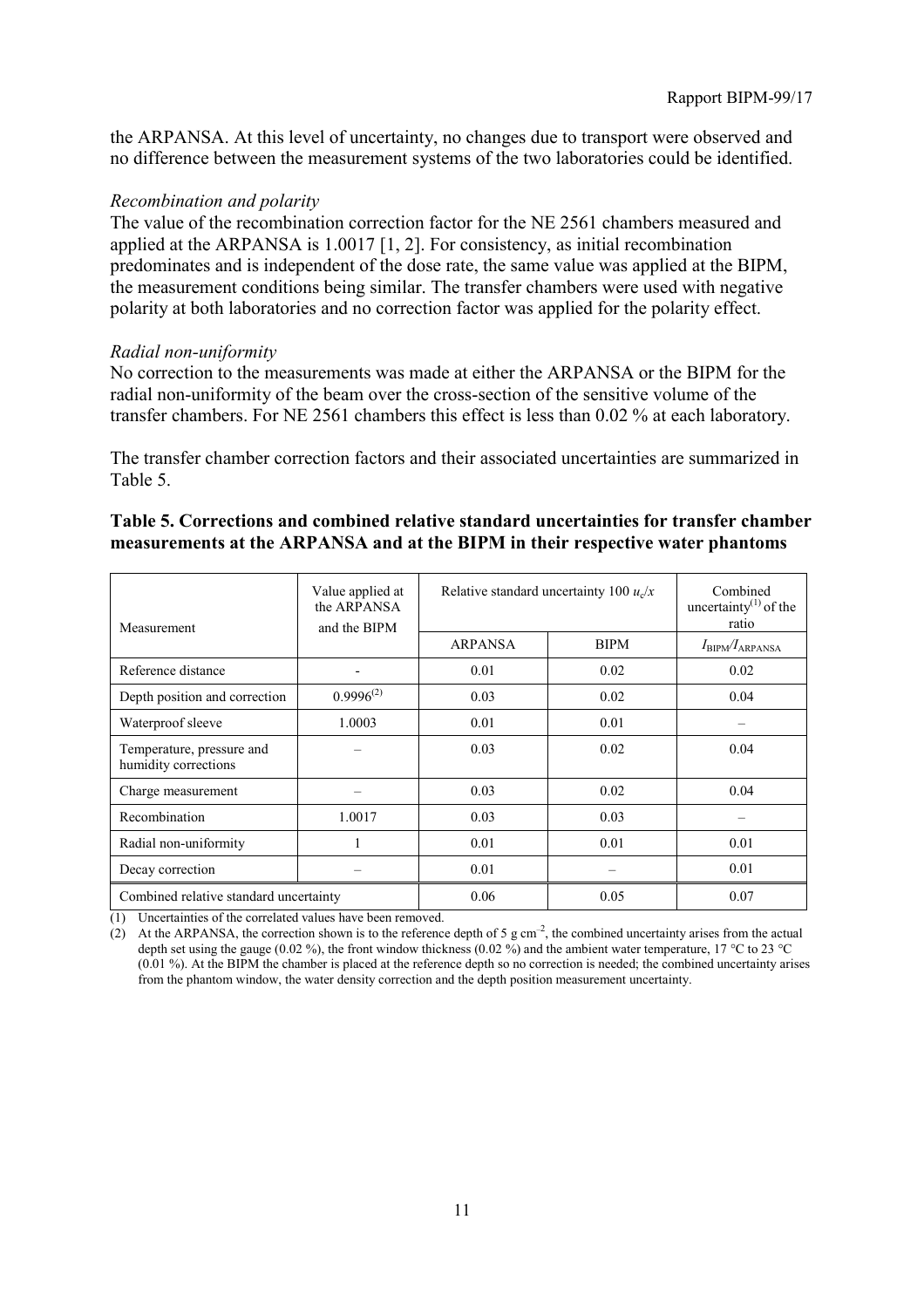# **4. Results of the comparison**

# *Reproducibility of measurements*

The short-term relative standard deviation of the mean ionization current, measured by each transfer chamber, was  $3 \times 10^{-4}$  at the ARPANSA (three series each of 50 measurements of 400 pC for each chamber) and  $2 \times 10^{-4}$  at the BIPM (four series each of 30 measurements of 1000 pC for each chamber). The differences in the currents using the  $^{90}$ Sr check source measured by the ARPANSA before and after calibration at the BIPM are compatible with these short-term variations as shown in Table 6.

# **Table 6. Stability of the ARPANSA transfer chambers and check source measurements**

|                     | $I_{\text{Sr, ARPANSA, 1997-03-15}}$ /pA | Ratio       |           |
|---------------------|------------------------------------------|-------------|-----------|
| Date                | Chamber 070                              | Chamber 328 | 070/328   |
| March 1997          | 23.681                                   | 22.645      | 1.0457    |
| May/June 1997       | 23.703                                   | 22.660      | 1.0460    |
| Relative difference | $+0.09\%$                                | $+0.07\%$   | $+0.03\%$ |

Table 7 gives the relevant values for the calculation of  $N_{D,w}$  using (6), and the results of the comparison,  $R_{Dw}$ , expressed in the form

$$
R_{Dw} = N_{Dw, \text{ARPANSA}} / N_{Dw, \text{BIPM}} \tag{7}
$$

In the stated uncertainty  $u_c$  of  $R_{Dw}$ , the correlated uncertainties arising from the use of transfer chambers and from  $(\overline{\mu}_{en}/\rho)_{w}$  have been removed. Table 8 summarizes the uncertainty components.

The comparison result, 1.0024, is taken from the mean value for both transfer chambers, with a combined standard uncertainty of 0.0029. The difference  $(3 \times 10^{-4})$  between the results  $R_{Dw}$  for the two chambers is compatible with the statistical uncertainty ( $4 \times 10^{-4}$ ) of the charge measurements.

**Table 7. Calibration factors and the results of the comparison**

| Transfer<br>chamber | $D_{\text{w,ARPANSA}}/$<br>$(mGy s^{-1})$ | $I_{ARPANSA}$<br>рA | $N_{D\!{\rm w,ARPANSA}'}$<br>$(Gy \mu C^{-1})$ | $\dot{D}_{\rm w,BIPM}$ /<br>$(mGy s^{-1})$ | $I_{\rm BIPM}$<br>рA | $N_{Dw,BIPM}$<br>$(Gy \mu C^{-1})$ | $R_{Dw}$ | $u_{c}$ |
|---------------------|-------------------------------------------|---------------------|------------------------------------------------|--------------------------------------------|----------------------|------------------------------------|----------|---------|
| NE2561 070          | 4.679                                     | 45.751              | 102.27                                         | 4.617                                      | 45.260               | 102.01                             | 1.0025   | 0.0029  |
| NE2561 328          | 4.679                                     | 45.397              | 103.07                                         | 4.617                                      | 44.896               | 102.84                             | 1.0022   | 0.0029  |
| mean values         |                                           |                     |                                                |                                            |                      | 1.0024                             | 0.0029   |         |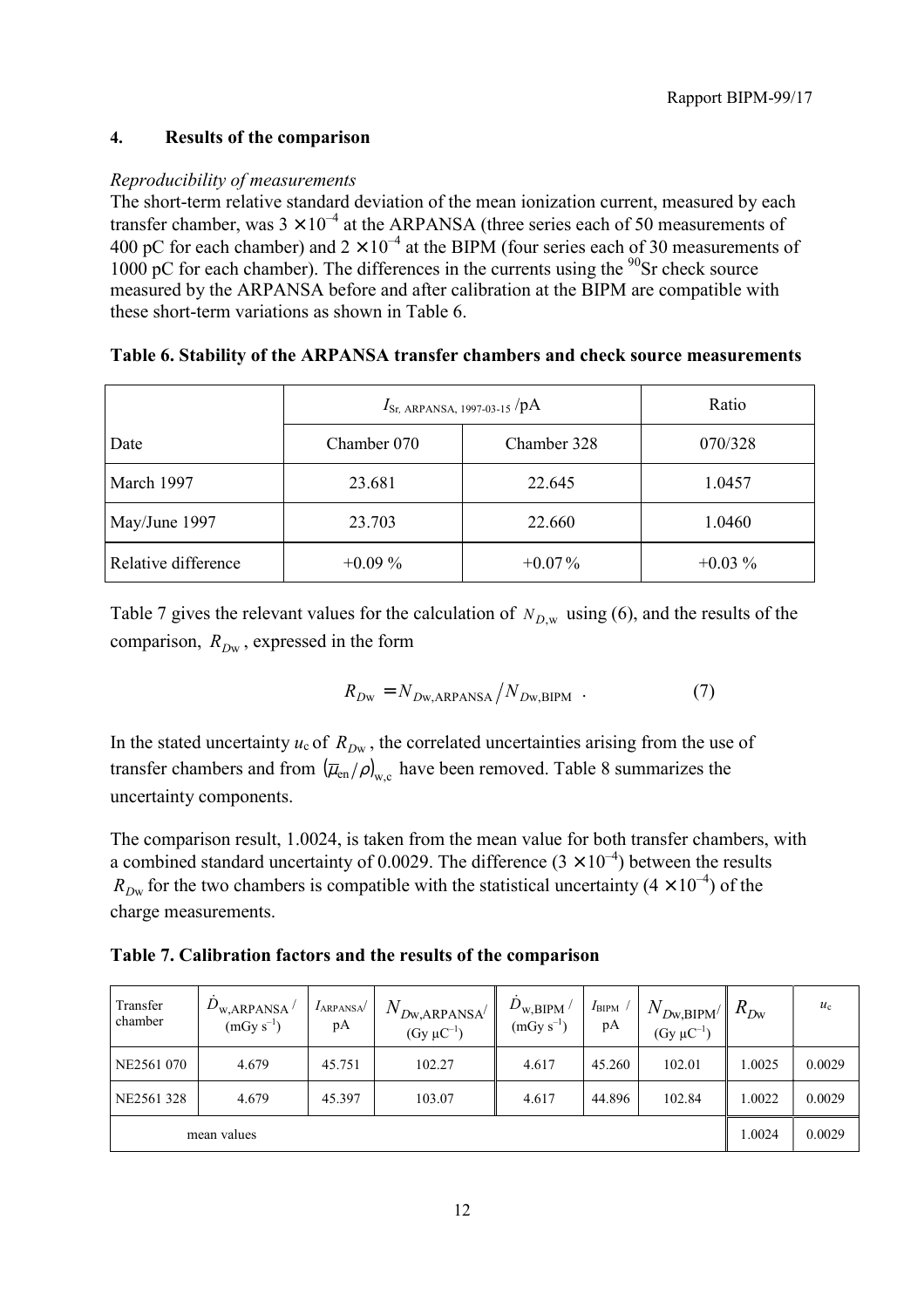|                                                 | Relative standard uncertainty |           |             |           | Combined                   |           |
|-------------------------------------------------|-------------------------------|-----------|-------------|-----------|----------------------------|-----------|
| Quantity                                        | <b>ARPANSA</b>                |           | <b>BIPM</b> |           | uncertainty<br>of $R_{Dw}$ |           |
|                                                 | 100 $u_i$                     | 100 $u_i$ | 100 $u_i$   | 100 $u_i$ | 100 $u_i$                  | 100 $u_i$ |
| Absorbed dose rate to water (Tables 1 and 3)    | 0.10                          | 0.18      | 0.20        | 0.21      | 0.22                       | 0.18      |
| Transfer chamber measurements (Table 5)         | 0.06                          |           | 0.05        |           | 0.07                       |           |
| Relative standard uncertainties of $N_{Dw,lab}$ | 0.21                          |           |             | 0.29      |                            |           |
| Relative standard uncertainty of $R_{Dw}$       |                               |           |             |           | 0.29                       |           |

Table 8. Estimated relative standard uncertainties of the calibration factor,  $N_{Dw}$ , of the transfer chambers and of  $R_{Dw}$ 

The two transfer chambers were also used in a concurrent comparison of air kerma standards [15], from which the result was  $R_K$  = 1.0028. Consequently it is possible to obtain the ratio  $N_{Dw}/N_K$ , as shown in Table 9, to check the consistency of the chambers. The values obtained at each laboratory, corrected for the factors described in this report, reflect the consistency of the chambers  $(3 \times 10^{-4})$ , and the difference between the ARPANSA and the BIPM values  $(3 \times 10^{-4})$  reflects the difference in the comparison results for absorbed dose to water (1.0024) and air kerma (1.0028).

| Table 9. Comparison of $N_{Dw}/N_K$ ratios at the ARPANSA and the BIPM |  |  |  |  |
|------------------------------------------------------------------------|--|--|--|--|
|------------------------------------------------------------------------|--|--|--|--|

| Laboratory     | Transfer chamber | $N_{Dw}$          | $N_K/$            | $N_{Dw}/N_K$ |
|----------------|------------------|-------------------|-------------------|--------------|
|                |                  | $(Gy \mu C^{-1})$ | $(Gy \mu C^{-1})$ |              |
| <b>ARPANSA</b> | 070              | 102.27            | 93.86             | 1.0896       |
|                | 328              | 103.07            | 94.62             | 1.0893       |
| <b>BIPM</b>    | 070              | 102.01            | 93.59             | 1.0899       |
|                | 328              | 102.84            | 94.38             | 1.0896       |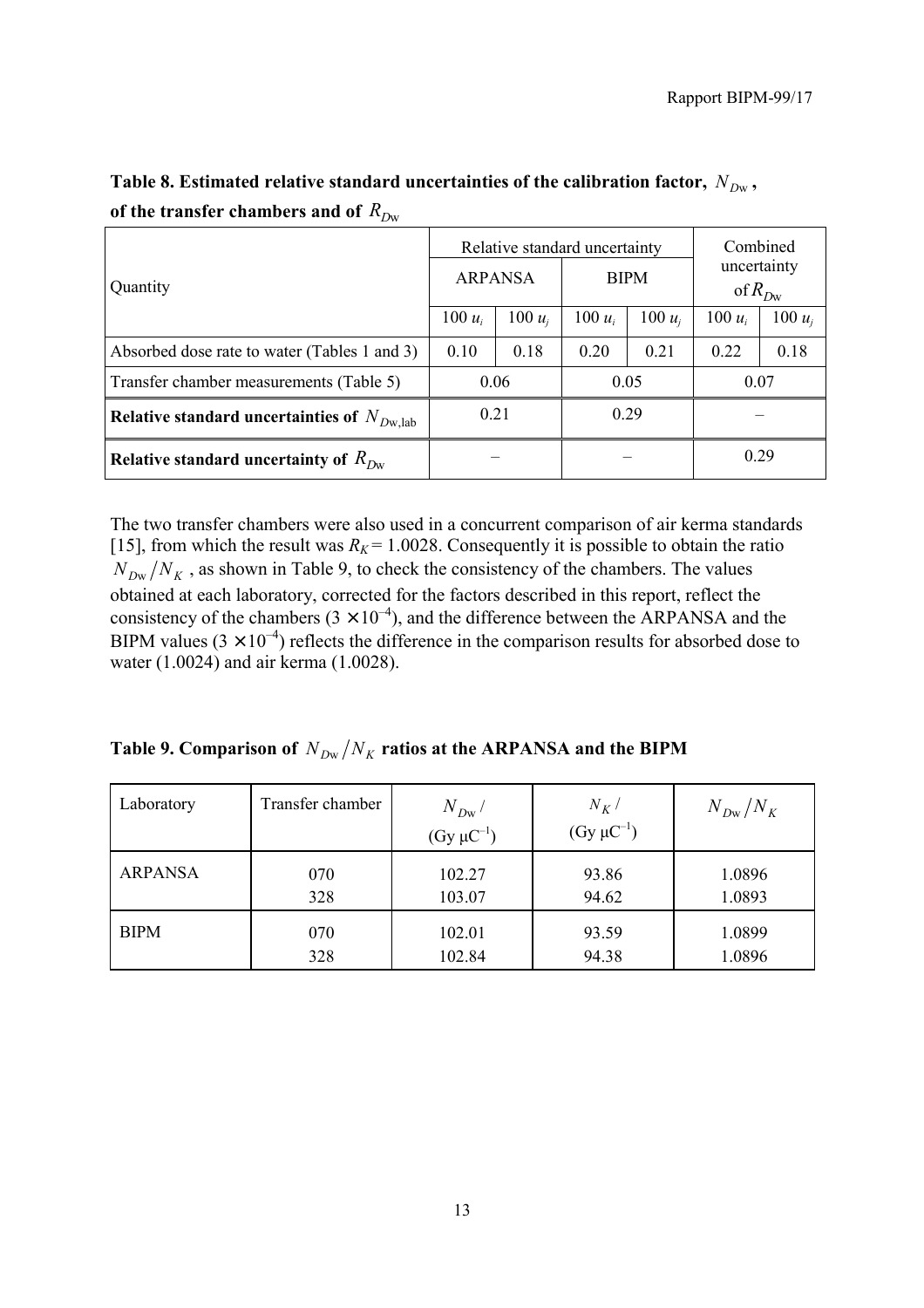#### **5. Conclusion**

The ratio of the ARPANSA and BIPM primary standard determinations of absorbed dose to water is 1.0024, with a standard uncertainty of 0.0029. The result will be used as the basis for an entry to the BIPM key comparison database and the determination of degrees of equivalence between the ten national metrology institutes (NMIs) which have finalized such comparisons. The standard uncertainty of the distribution of the results of the BIPM comparisons for these ten NMIs, shown in Figure 1 is  $2.5 \times 10^{-3}$ .



#### **Acknowledgements**

We would like to thank L H Kotler (ARPANSA) for modelling the ARPANSA <sup>60</sup>Co source and for the initial Monte-Carlo simulation of the spectrum, and M. Boutillon and J. Miles for their helpful improvements to the text.

#### **References**

[1] Huntley R B, Boas J F and Van der Gaast, H (1998) The 1997 determination of the Australian standards of exposure and absorbed dose at <sup>60</sup>Co, *ARL/TR 126*, ISSN 0157-1400ARL, Victoria, Australia, 60 pages.

[2] Huntley R B, Wise K N and Boas J F (2000) The Australian Standard of Absorbed Dose, Proceedings of the NPL Calorimetry Workshop, 8-10 December 1999, in press.

[3] Boutillon M and Perroche A-M (1993) Ionometric determination of absorbed dose to water for cobalt-60 gamma rays, *Phys. Med. Biol*. **38** 439-454.